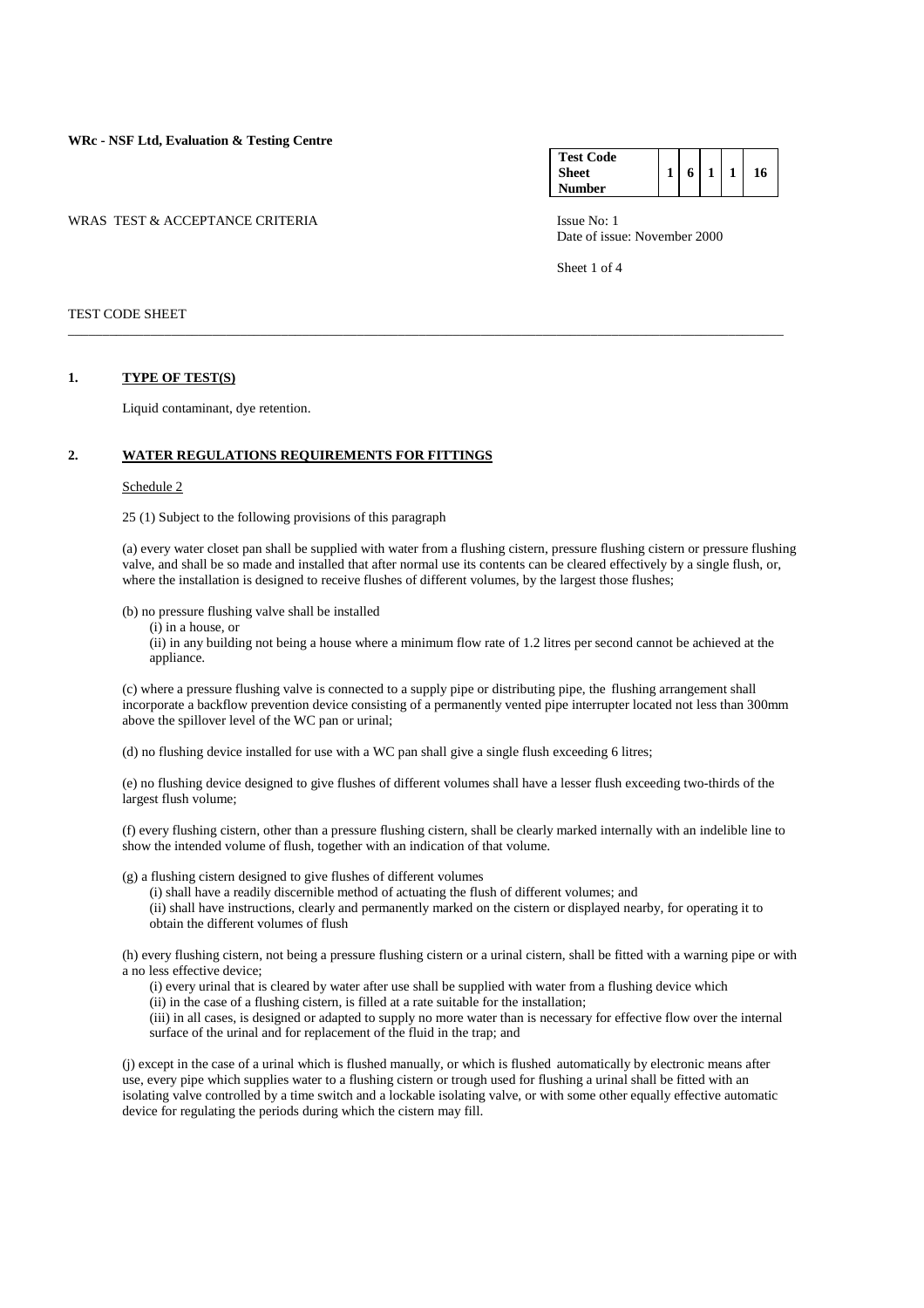| <b>Test Code</b> |     |                |              |    |
|------------------|-----|----------------|--------------|----|
| <b>Sheet</b>     | 6 I | 1 <sup>1</sup> | $\mathbf{1}$ | 16 |
| Number           |     |                |              |    |

 Issue No: 1 Date of issue: November 2000

Sheet 2 of 4

(2) Every water closet, and every flushing device designed for use with a water closet, shall comply with a specification approved by the regulator for the purposes of this schedule.

\_\_\_\_\_\_\_\_\_\_\_\_\_\_\_\_\_\_\_\_\_\_\_\_\_\_\_\_\_\_\_\_\_\_\_\_\_\_\_\_\_\_\_\_\_\_\_\_\_\_\_\_\_\_\_\_\_\_\_\_\_\_\_\_\_\_\_\_\_\_\_\_\_\_\_\_\_\_\_\_\_\_\_\_\_\_\_\_\_\_\_\_\_\_\_\_\_\_\_\_\_\_\_\_

(3) The requirements of the sub-paragraphs (1) and (2) do not apply where faeces or urine are disposed of through an appliance that does not solely use fluid to remove the contents.

(4) The requirement in sub-paragraph (1) (i) shall be deemed to satisfied

(a) in the case of an automatically operated flushing cistern servicing urinals which is filled with water at a rate not exceeding

(i) 10 litres per hour for a cistern serving a single urinal;

 (ii) 7.5 litres per hour per urinal bowl or stall, or as the case may be, for each 700mm width of urinal slab, for a cistern serving two or more urinals;

(b) in the case of a manually or automatically operated pressure flushing valve used for a flushing urinals which delivers not more than 1.5 litres per bowl or position each time the device is operated.

(5) Until 1 January 2001 paragraphs (1) (a) and (d) shall have effect as if they provided as follows

(a) every water closet pan shall be supplied with water from a flushing cistern or trough of the valveless type which incorporates siphonic apparatus;

(b) no flushing device installed for use with a WC pan shall give a single flush exceeding 7.5 litres.

(6) Notwithstanding sub-paragraph 1(d), a flushing cistern installed before 1st July 1999 may be replaced by a cistern which delivers a similar volume and which may be either single flush or dual flush; but a single flush cistern may not be so replaced by a double flush cistern.

(7) In this paragraph

'PRESSURE FLUSHING CISTERN' means a WC Flushing device that utilises the pressure of water within the cistern supply pipe to compress air and increase the pressure of water available for flushing a WC pan.

'PRESSURE FLUSHING VALVE' means a self closing valve supplied with water directly from a supply pipe or a distributing pipe which when activated will discharge a pre determined flush volume.

'TRAP' means a pipe fitting or part of a sanitary appliance, that retains liquid to prevent the passage of foul air; and

'WARNING PIPE' means an overflow pipe whose outlet is located in a position where the discharge of water can be readily seen.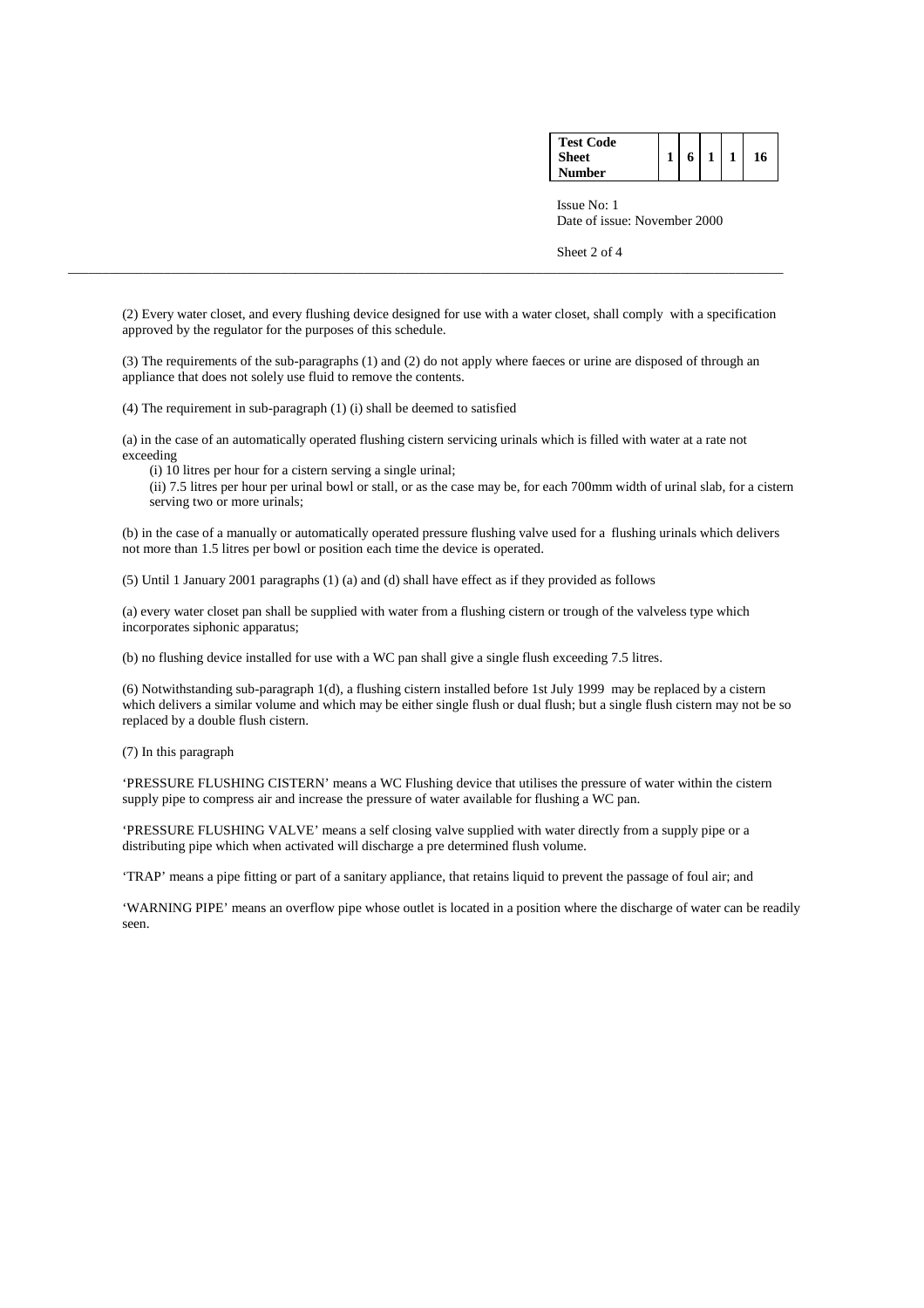| <b>Test Code</b> |  |  |    |
|------------------|--|--|----|
| <b>Sheet</b>     |  |  | 16 |
| <b>Number</b>    |  |  |    |

 Issue No:1 Date of issue: November 2000

Sheet 3 of 4

# **3. BRITISH STANDARDS OR WATER SPECIFICATION, DEEMED TO SATISFY WATER REGULATIONS REQUIREMENTS**

\_\_\_\_\_\_\_\_\_\_\_\_\_\_\_\_\_\_\_\_\_\_\_\_\_\_\_\_\_\_\_\_\_\_\_\_\_\_\_\_\_\_\_\_\_\_\_\_\_\_\_\_\_\_\_\_\_\_\_\_\_\_\_\_\_\_\_\_\_\_\_\_\_\_\_\_\_\_\_\_\_\_\_\_\_\_\_\_\_\_\_\_\_\_\_\_\_\_\_\_\_\_\_\_

### 3.1 None.

## **4. TEST PROCEDURE**

Note: Unless stated otherwise the temperature of the test fluid shall be  $20 \pm 10^{\circ}$ C.

4.1 Tests are applicable to the following fittings:

**ALL WC CISTERNS AND PANS SUPPLIED AS SUITES, which require to be tested to the regulators specification.** 

## **(A) ALL WC CISTERNS AND PANS SUPPLIED AS SUITES, which require to be tested to the regulators specification.**

\_\_\_\_\_\_\_\_\_\_\_\_\_\_\_\_\_\_\_\_\_\_\_\_\_\_\_\_\_\_\_\_\_\_\_\_\_\_\_\_\_\_\_\_\_\_\_\_\_\_\_\_\_\_\_\_\_\_\_\_\_\_\_\_\_\_\_\_\_\_\_\_\_\_\_\_\_\_\_\_\_\_\_\_\_\_\_\_\_\_\_\_\_\_\_\_\_\_\_\_\_\_\_\_

#### 4.2 Apparatus

- a) WC pan with associated flushing cistern and/or flushing device, or a close coupled/one-piece suite, all meeting the appropriate requirements of this standard, installed in accordance with the manufacturer's instructions on a firm, flat horizontal/vertical surface as appropriate. The flushing device and cistern shall satisfy the requirements of this specification.
- b) liquid contaminant dye (5 g of potassium permanganate per litre of water);

WARNING: Potassium permanganate is an oxidant and appropriate precautions should be taken when preparing the solution.

- c) calibrated spectrophotometer or opacity meter with cuvette:
- d) fluid suction device;
- e) water supply.

### 4.3 Procedure

Set the dual-flush controller or setting - if provided - to the *full-flush volume* in accordance with the manufacturer's instructions. Fill any cistern to the marked water level. Shut off the water supply, unless essential for the normal operation of the flushing device.

Note. Where a water supply is essential for the normal operation of the device, maintain the supply at a hydraulic pressure of  $(1.5 \pm 0.1)$  bar or the minimum required to operate the device, whichever is the greater.

Using the fluid suction device, remove any water from the WC's trap. Measure the opacity through the 5 g of potassium permanganate per litre of water dye solution (Stock solution). Record the result. Fill the WC's trap with liquid contaminant dye to the trap seal depth. Operate the flushing device. On completion of the flush, place a sample of the liquid remaining in the trap in the cuvette. Measure and record the concentration of potassium permanganate in the sample. Calculate its percentage dilution against the stock solution Repeat the procedure a further 4 (9) times as appropriate (see acceptance criteria)

Reset the dual-flush control or setting - if provided - to *reduced-flush volume* and repeat the above procedure 5 (10) times as appropriate at the reduced flush volume